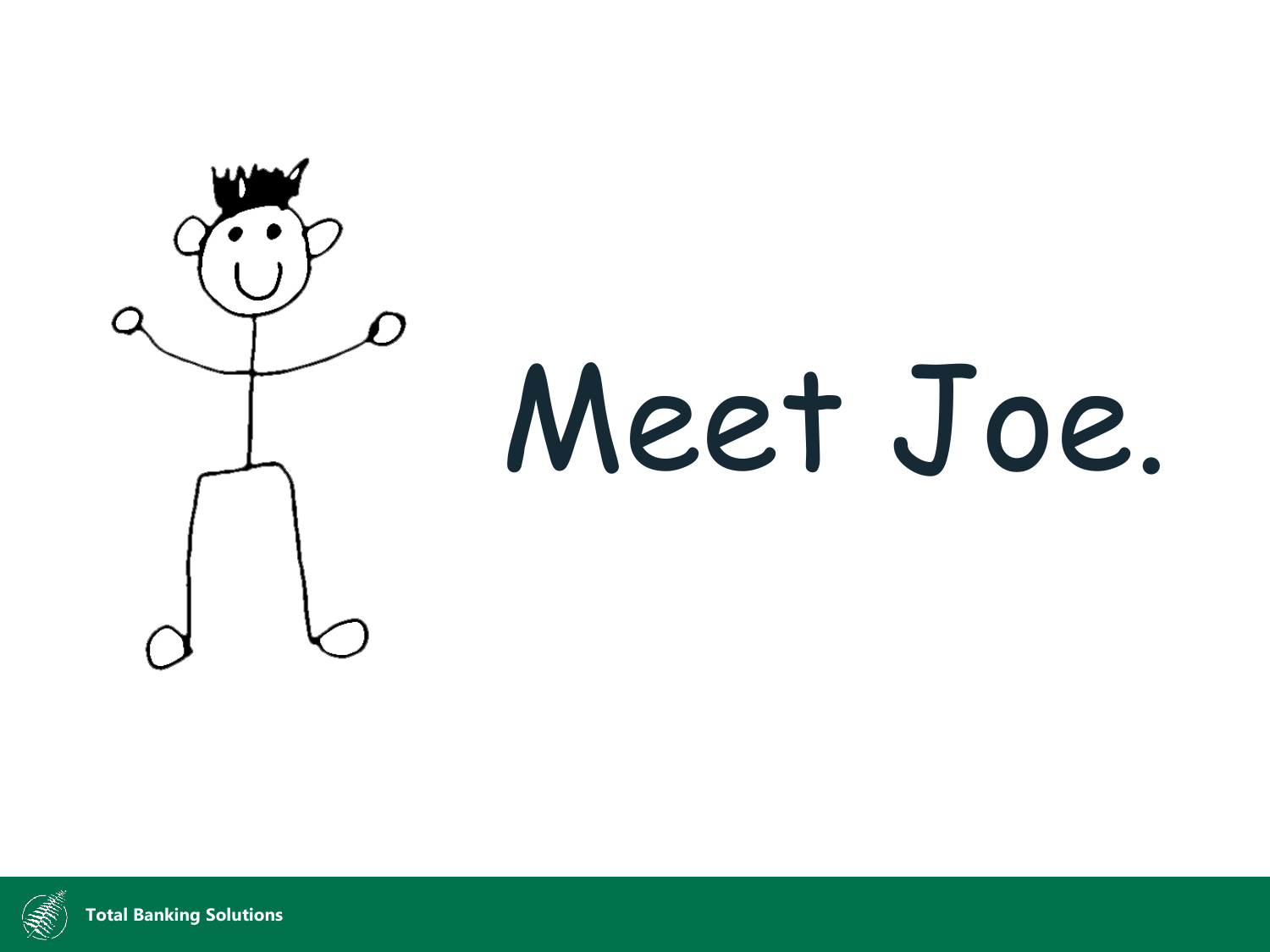

# Joe is a lot like ou.



**Total Banking Solutions**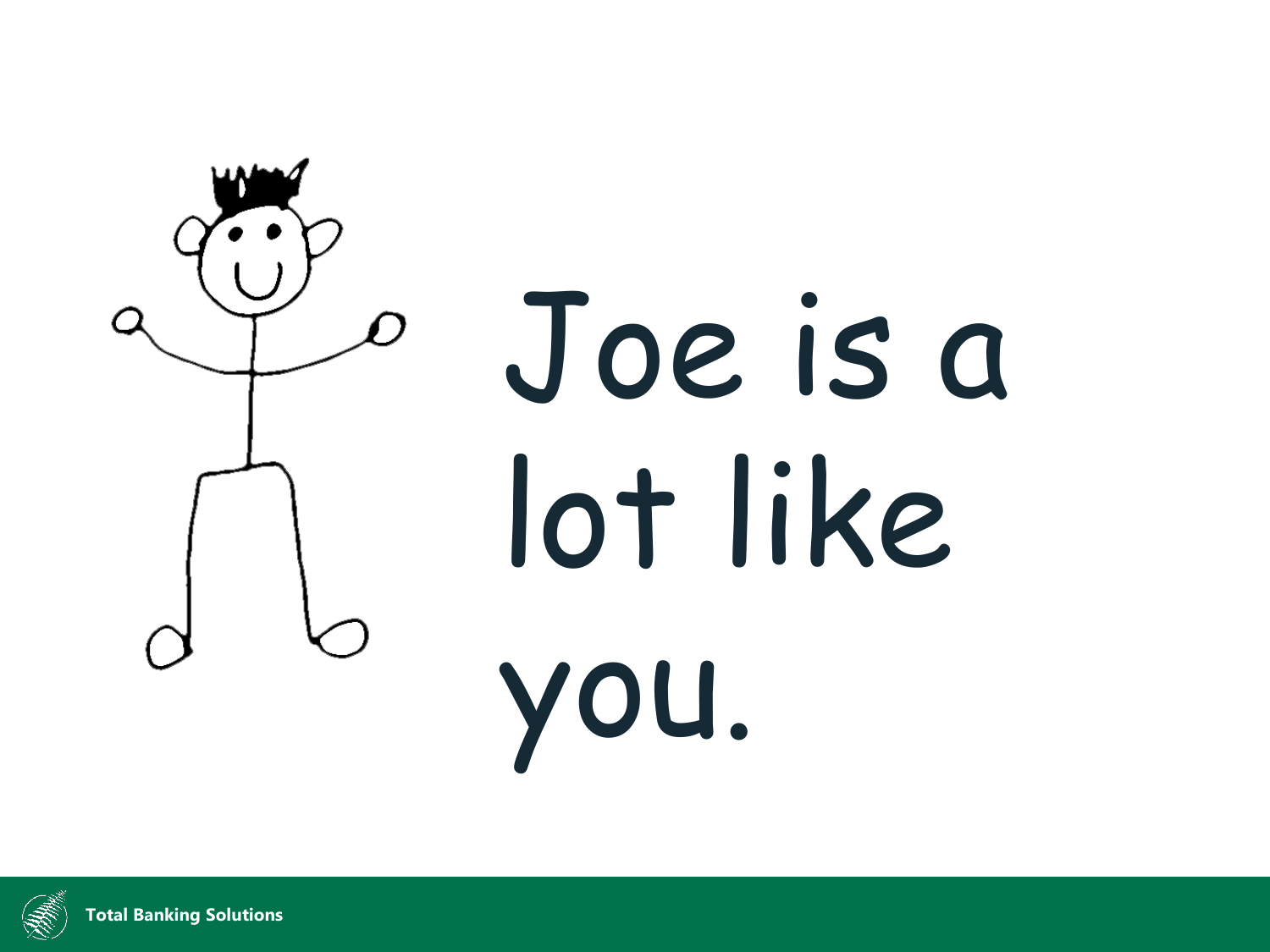

He wants the same things you do.

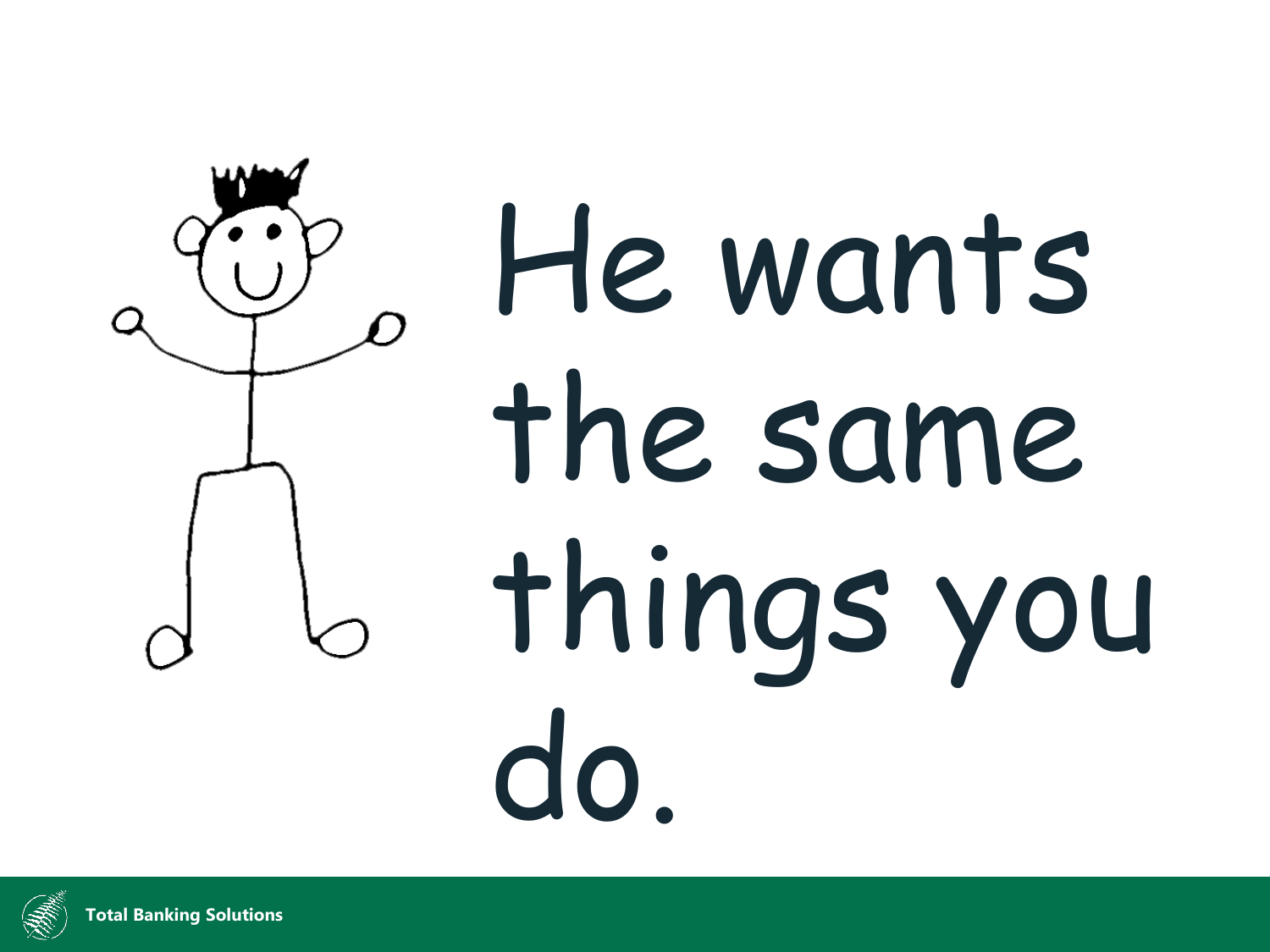

His parents to be taken care of in old age

A better future for his children

Cushioning against unexpected shocks

To be in control of his own future

Oh, and one more thing….

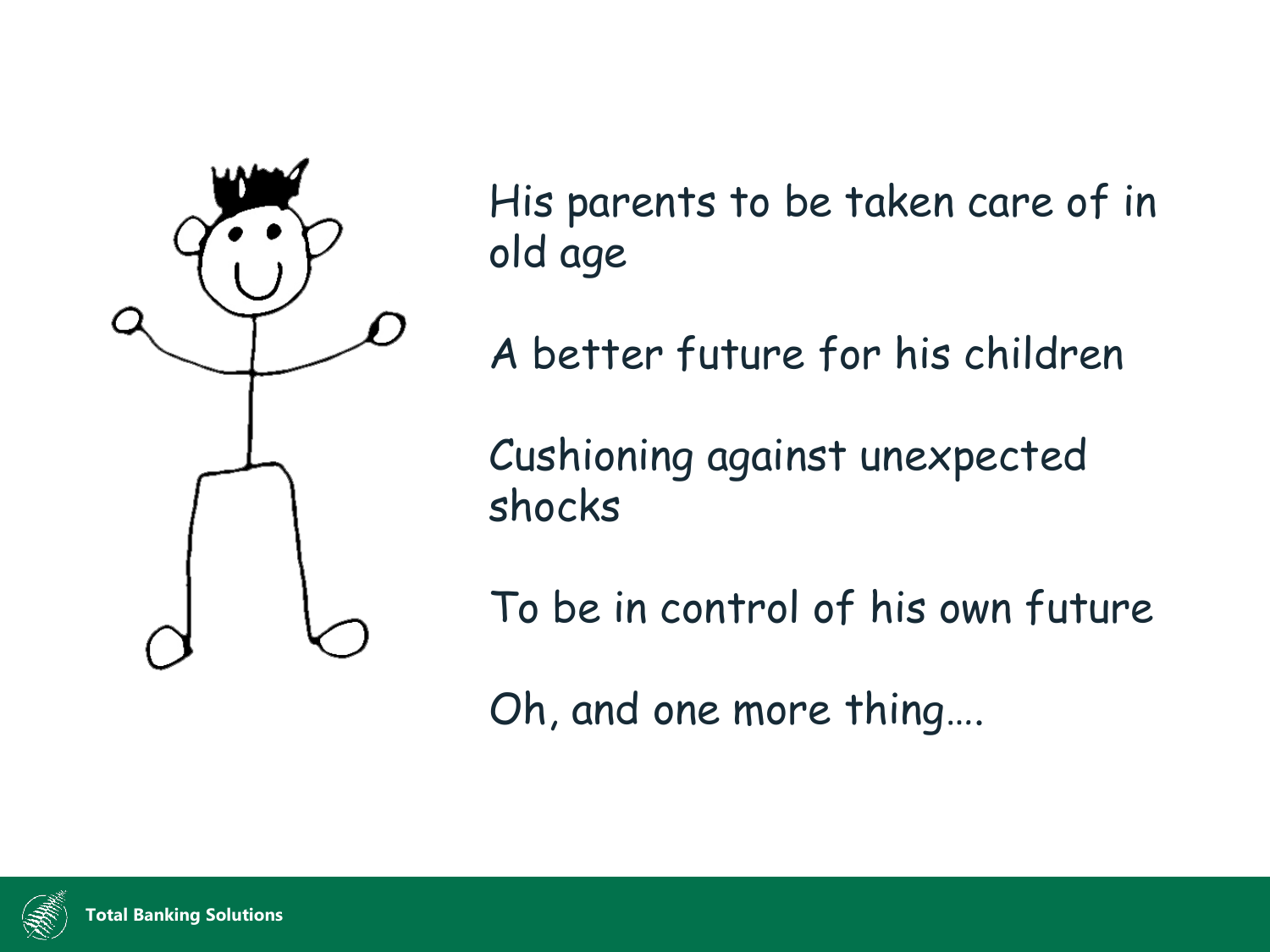

Not to be penalised for being poor.

Lower income families often pay more than families with higher incomes for the exact same product or service.

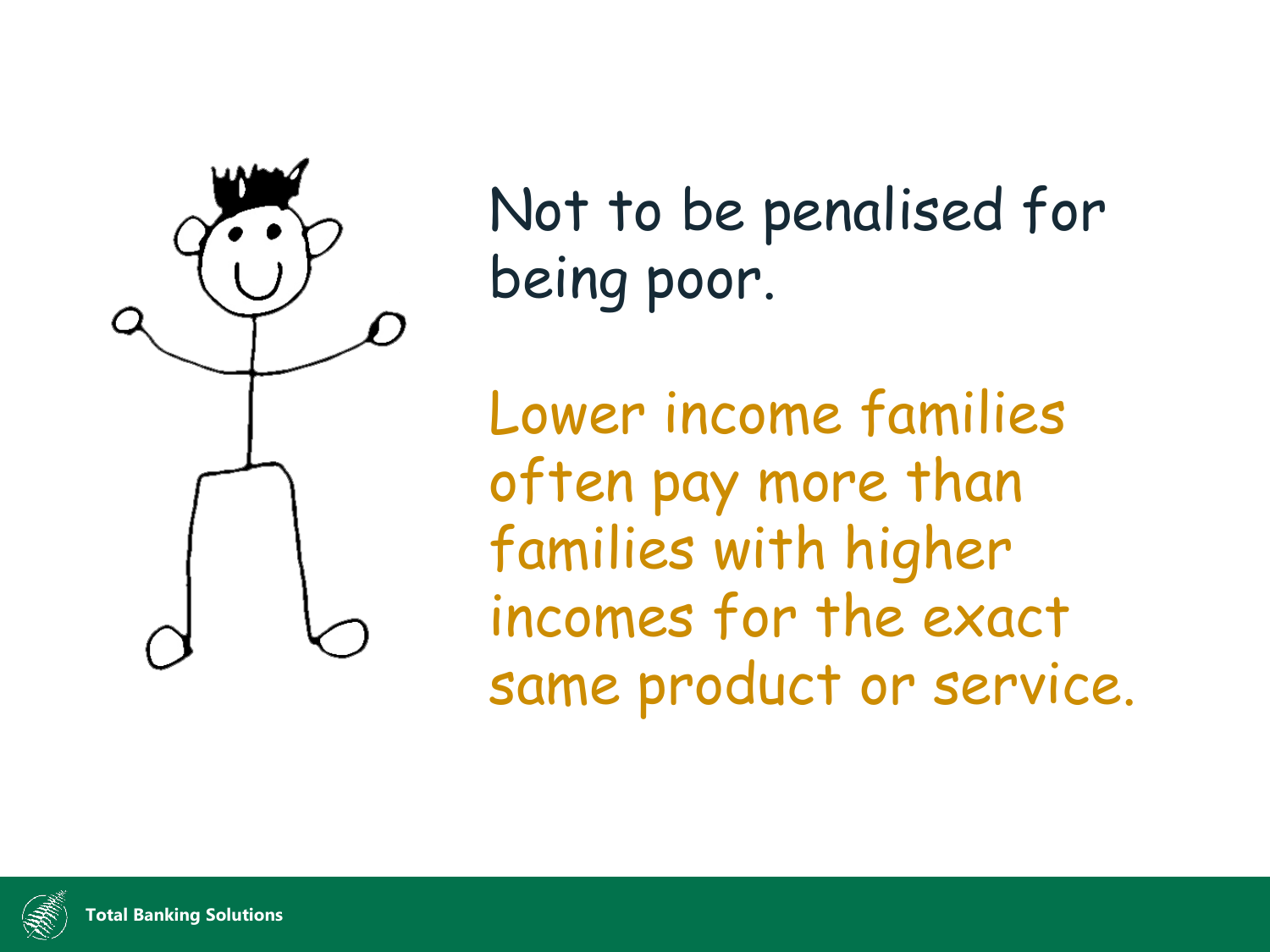| Typical Credit Card APR:<br>annum                         | 20% per |
|-----------------------------------------------------------|---------|
| <b>Typical Loan Shark Interest:</b><br>day                | 20% per |
| Electricity in a Phnom Penh apartment:<br>\$0.50 per Kw/h |         |
| Electricity in a Phnom Penh slum:<br>per Kw/h             | \$2.00  |
| Loaf of bread in a US suburban supermarket:               | \$1.19  |
| Loaf of bread in a US ghetto store:                       | \$3.79  |
|                                                           |         |

**Total Banking Solutions** Access to responsibly-priced credit can make a significant difference to the gap…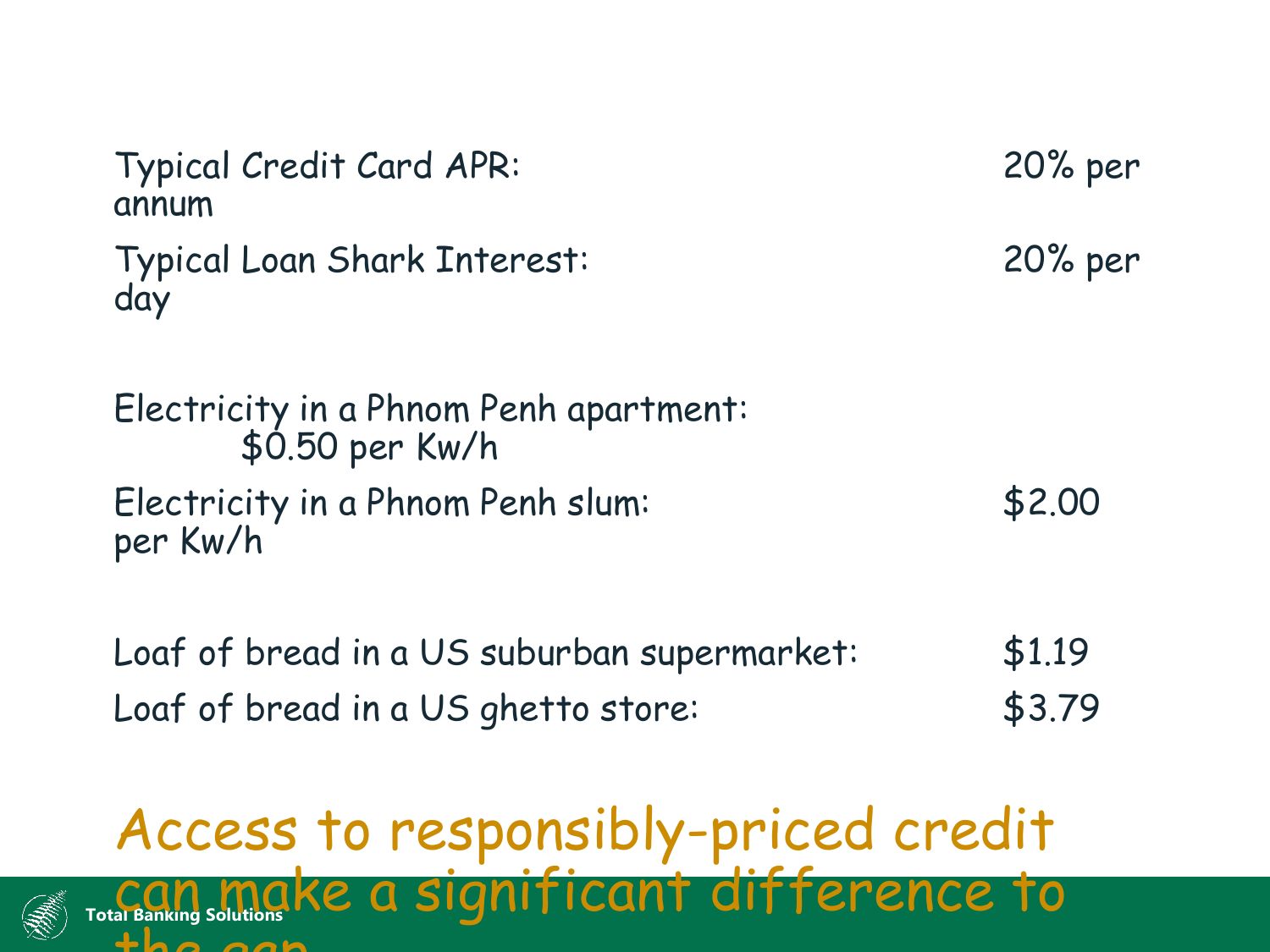… but to access responsibly-priced credit, you generally need to have a FICO credit rating (or something similar).



Joe doesn't have a FICO

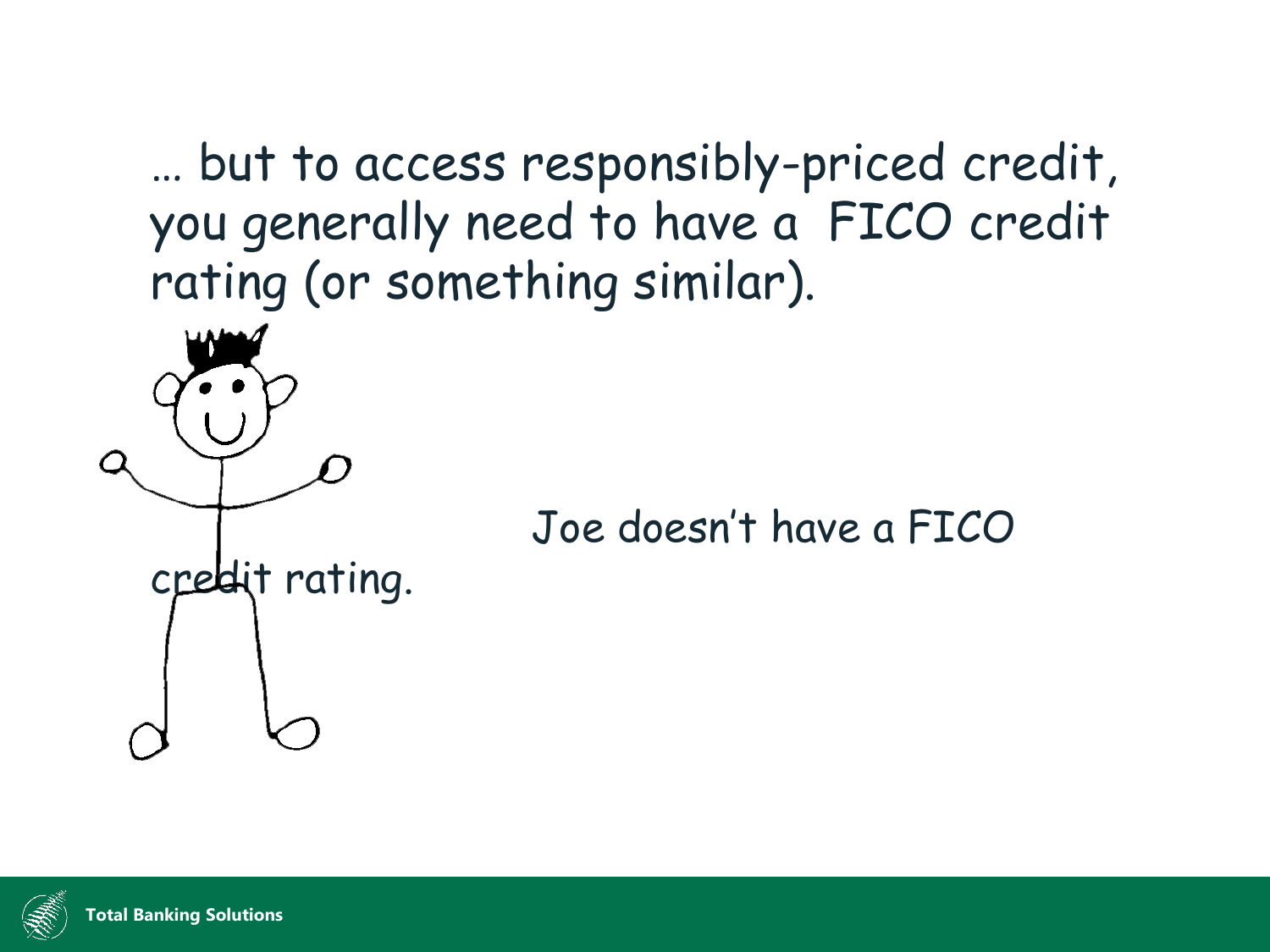## How is a FICO score calculated?



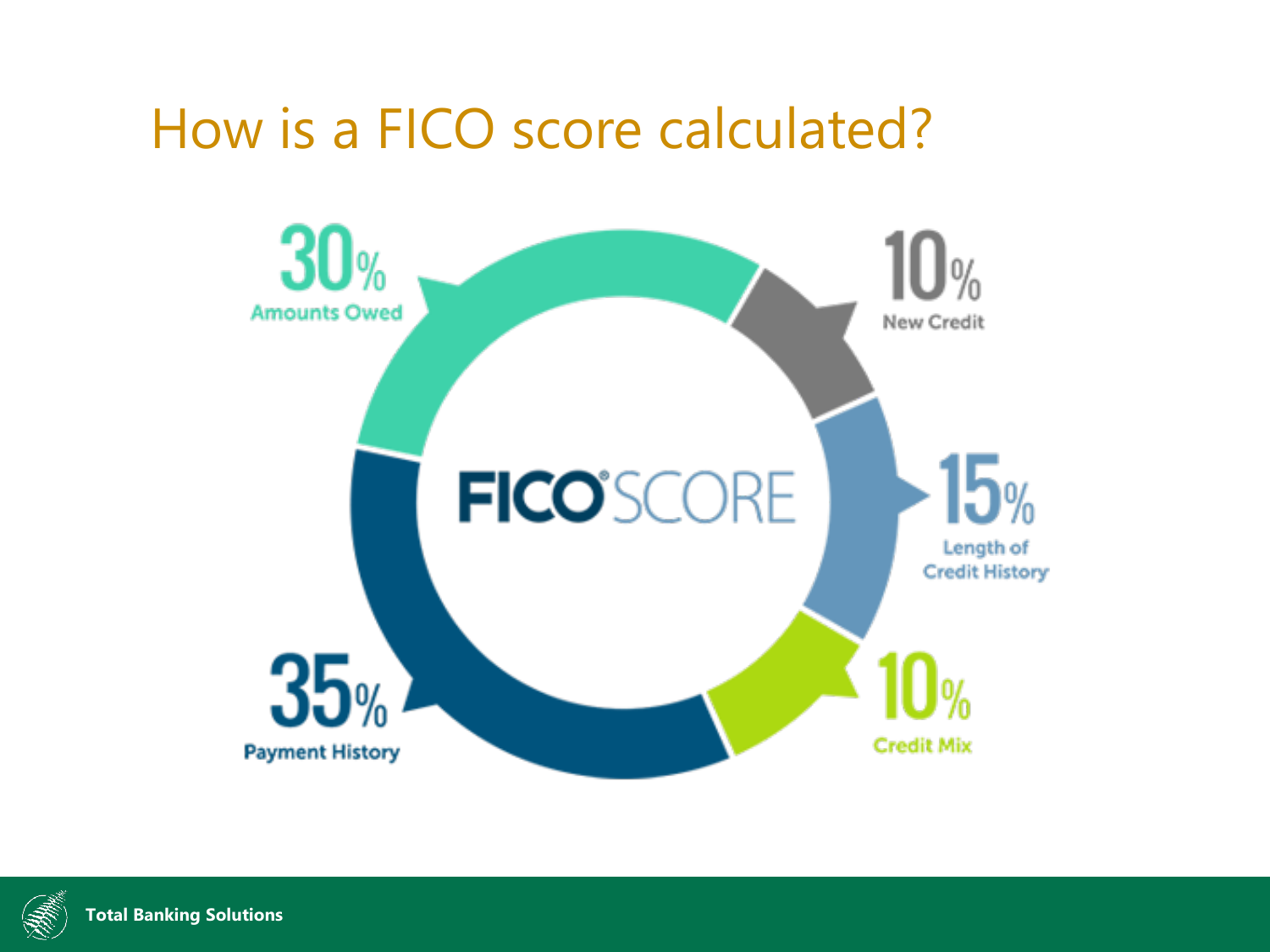# So what about Joe?

Personal or demographic information such as age, race, address, marital status, income and employment can be taken into account.

Lenders can build customized "application scores" that use information Joe supplies in his loan application.

Newer "alternative" credit scores look at other sources of information, such as whether or not Joe pays his bills on time (including utility bills, rent, and more).

Some companies have been following a more qualitative approach, using psychometric tests or video polygraphs.

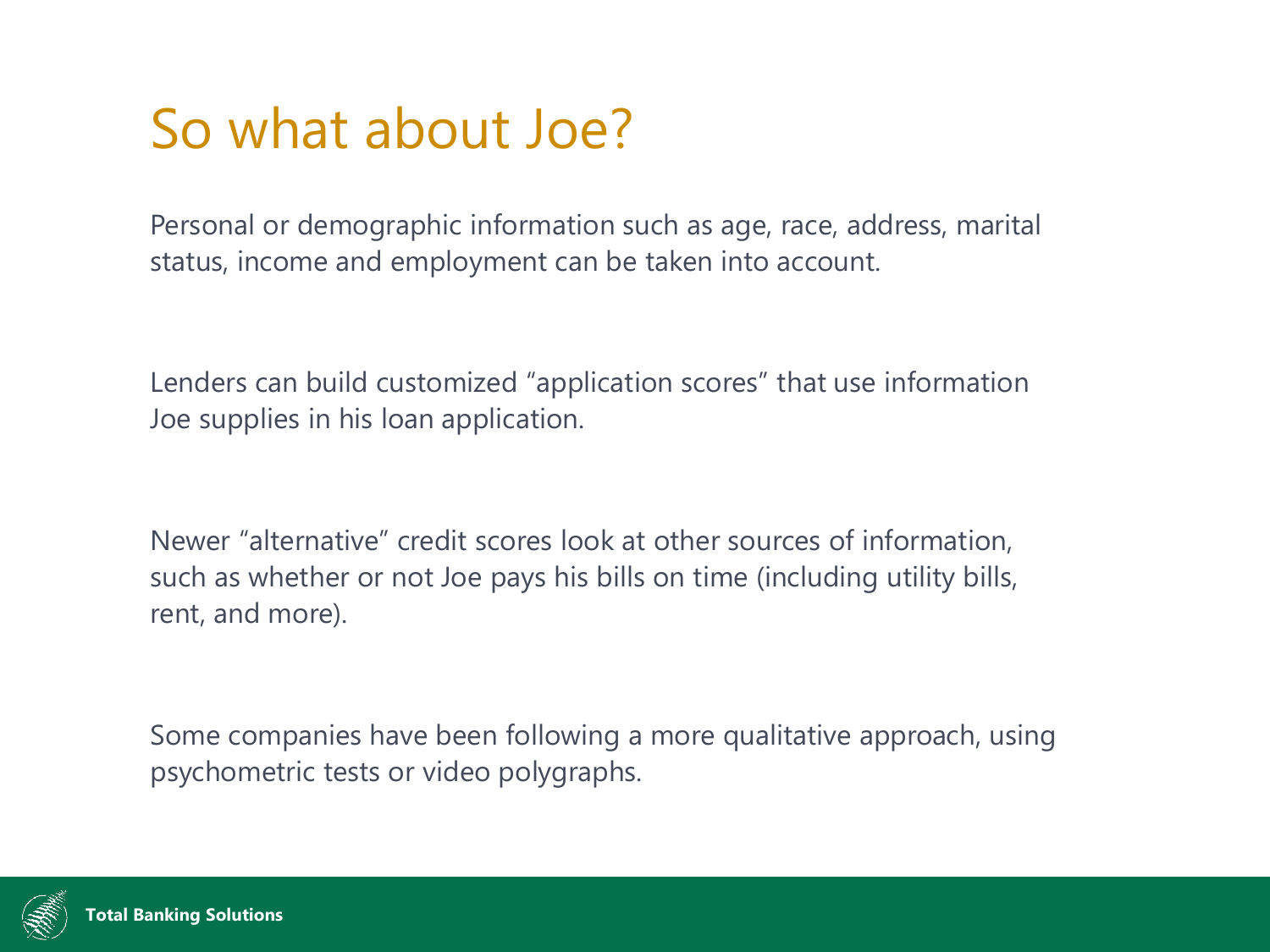### However….

The relative importance of all of these components:

- are different in different countries, or different regions in different countries, or different market segments in different regions in different countries….
- and may change over time....
- and you don't know if they are accurate until you've tested them with real customers

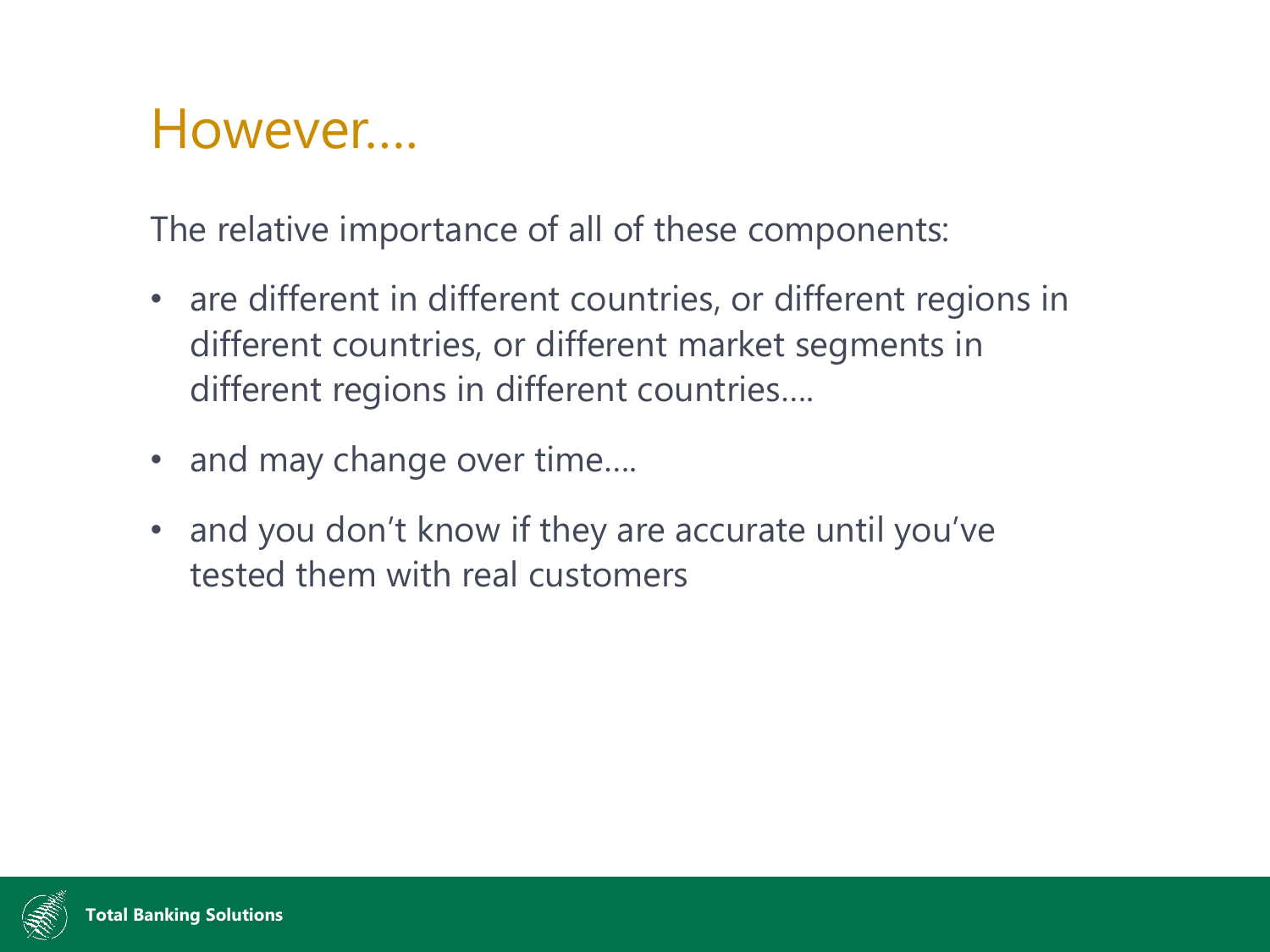#### Random forest

#### Chi-square automatic interaction detection

#### Predictive analytics

### Multivariate adaptive regression splines

Logistic regression

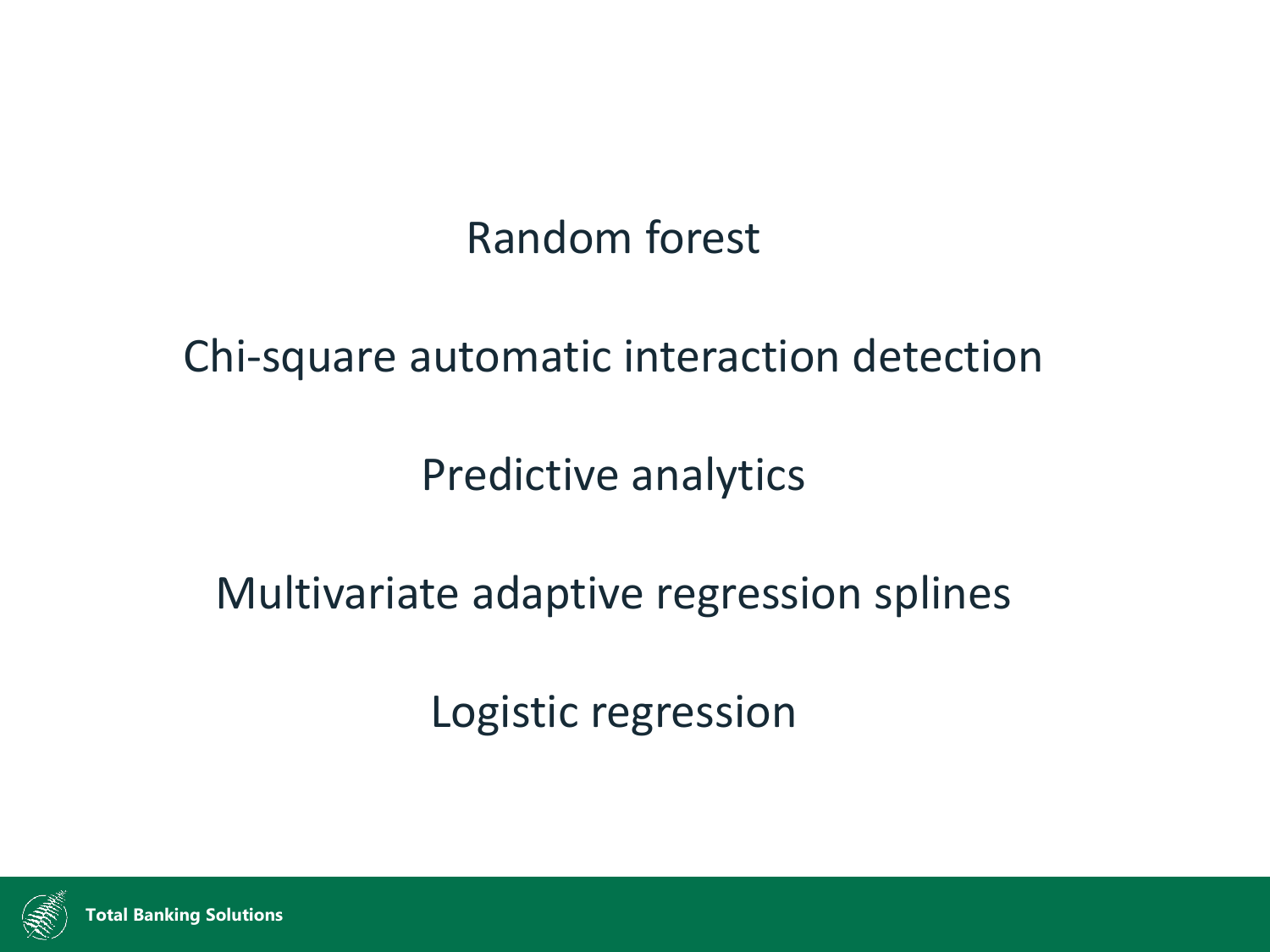